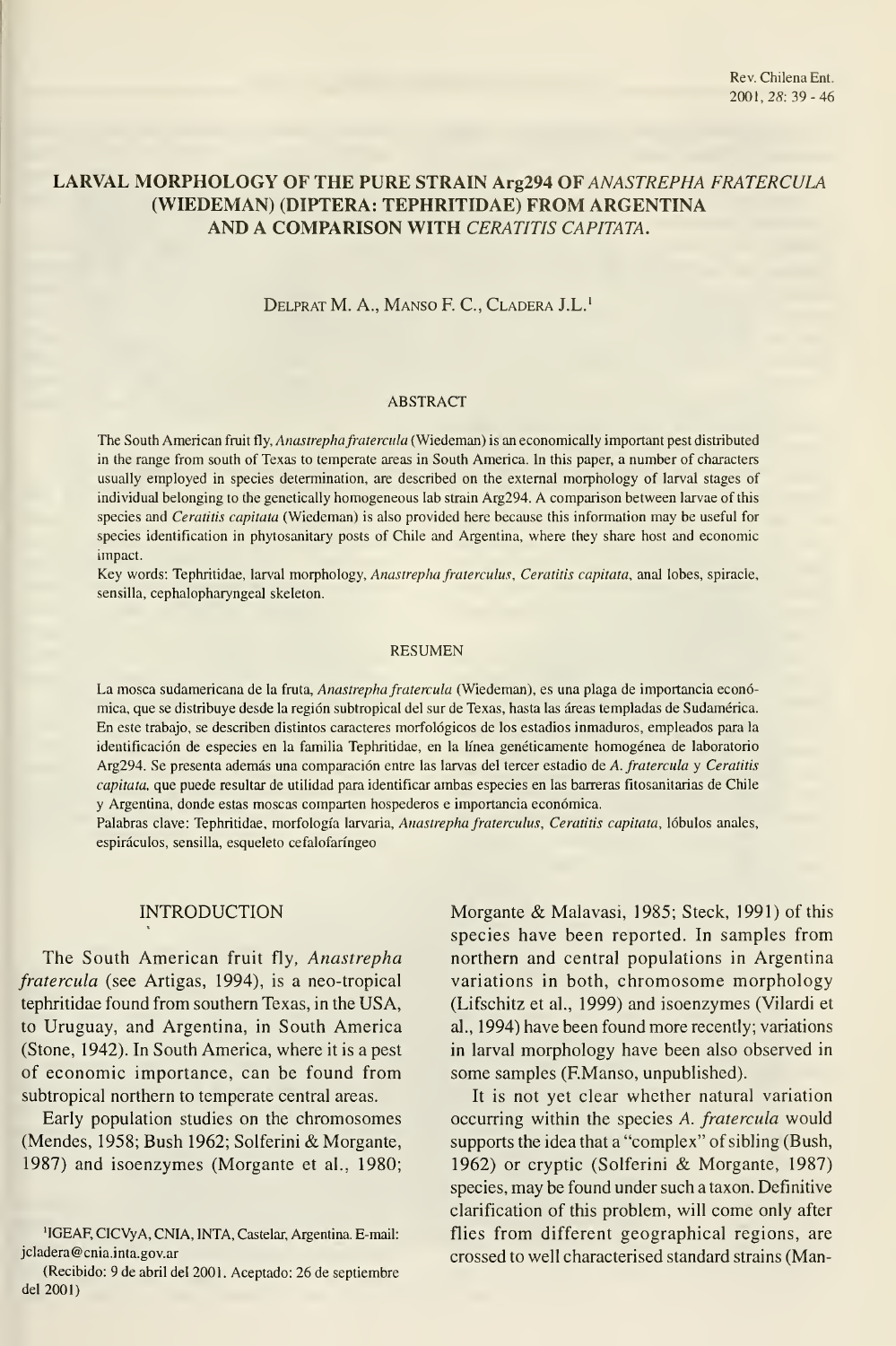so & Basso, 1999). However, experiments involving Crossing of mutant traits, and chromosomal or isozymic variants, have not been reported.

A protocol for rearing individual strains of A. fratercula on artificial diet has been developed (Manso, 1999) making it possible to perform cross between both genetic and geographic variants. In order to initiate such laboratory studies, strains have to be reared to play the role of the genetic "wild type" strain. In this paper one reared or "standard" strains from Argentina is introduced for that purpose (Arg294).

The immature stages have been used for species identification in the family Tephritidae (Green, 1929; Philips, 1946; Berg, 1979; White & Elson-Haris, 1992) and, in the genus Anastrepha (Steck & Warton, 1988; Steck & Malavasi, 1988; Steck et al., 1990). It would also be helpful to have a diag nosis by which the larval stages may be separated from other Anastrepha (see Greene, 1929, and more details in White and Elson-Harris, 1992). So a careful description of the larva of this strain seemed an appropriate starting point.

Another tephritidae fruit pest, namely the Mediterranean fruit fly, Ceratitis capitata (Wiedeman) is also present in some fruit producing áreas of Argentina and other South American countries, where A. fratercula is present. A quick way to tell apart the two larvae at phytosanitary posts has often been requested. Although the general features of C. capitata larva have been described (Back and Pemberton, 1918), distinctive traits have not been reported. The third larval stage of A. fratercula was also compared to C. capitata in this work, in order to find characters allowing easy separation of larvae from both species.

### MATERIALS AND METHODS

# Origin of strain Arg294:

Infested guava fruits (Psidium guajava) were collected at Ituzaingo, 25 km west of Buenos Aires, on 21 March 1994. The adults were determined to be A. fratercula, using a pictorial key (Steyskal, 1977). Note that, other than A. fratercula, no Anastrepha species has ever been described in this área. Positive identification was confirmed by the local expert Eng. Norma Vaccaro, INTA Concordia, Argentina (voucher specimens are available on request). The progeny of a number of pairs were

obtained for different purposes, like studying if they were compatible, performing crosses between chromosome types, etc. The results of these experiment are reported elsewhere (Lifschitz et al., 1999; Manso & Basso, 1999).

After two years of rearing, one of these pair, bred as the puré strain Arg294, was used for the present study. Flies were reared in single pairs according to the previously described protocol (Manso, 1999): the adults were fed on 2:1 brown sugar: corn hydrolysed protein. Eggs were collected on artifi cial fruits made of 2% agar 0.2% red dye covered in ParafilmR. Larvae were fed on a carrot diet (Manso, 1999).

#### Observations of the morphology:

Most procedures and descriptions were done following Steck & Warton (1988). Larvae from the laboratory culture, were taken and immersed in water and heated to boiling for ~2 min. After cooling, larvae were placed in 50% ethanol (~5min), and stored in 70% ethanol for study of external structures. Then, the specimens were placed in chloride-lacto-phenol for 3 days, and mounted in Faure's medium to observe the cephalic-pharyngeal skeleton according to Steck & Warton (1988).

A sample (n=28) of 3rd stage was studied. Smaller samples (n=5 each) of 2nd stage and Ist stage were studied for comparisons with them. Measurements were taken on cephalopharyngeal skeleton (Ist, 2nd, and 3rd stages), and on anterior spiracle, posterior spiracle and caudal segment (only in 3rd stage).

### RESULTS

### External Morphology of Late 3rd Stage

The body is elongate, 4.5 to 4.7 fold longer than wide, pointed anteriorly, with thin, smooth, integument (actual size: length=8.5 to lOmm, width=2.1 to 2.5mm). Separate and conical spinules appear distributed on all abdominal segments, in short, staggered rows. On the ventral side they occur on each abdominal segment, distributed in 8 to 9 rows along discrete fusiform areas; and in 1 row on all <sup>3</sup> thoracic segments. On the dorsal side they are absent.

Anterior End. On the ventral view of the head, antennal and maxillary sensory organs are located on well-developed cephalic lobes above the mouth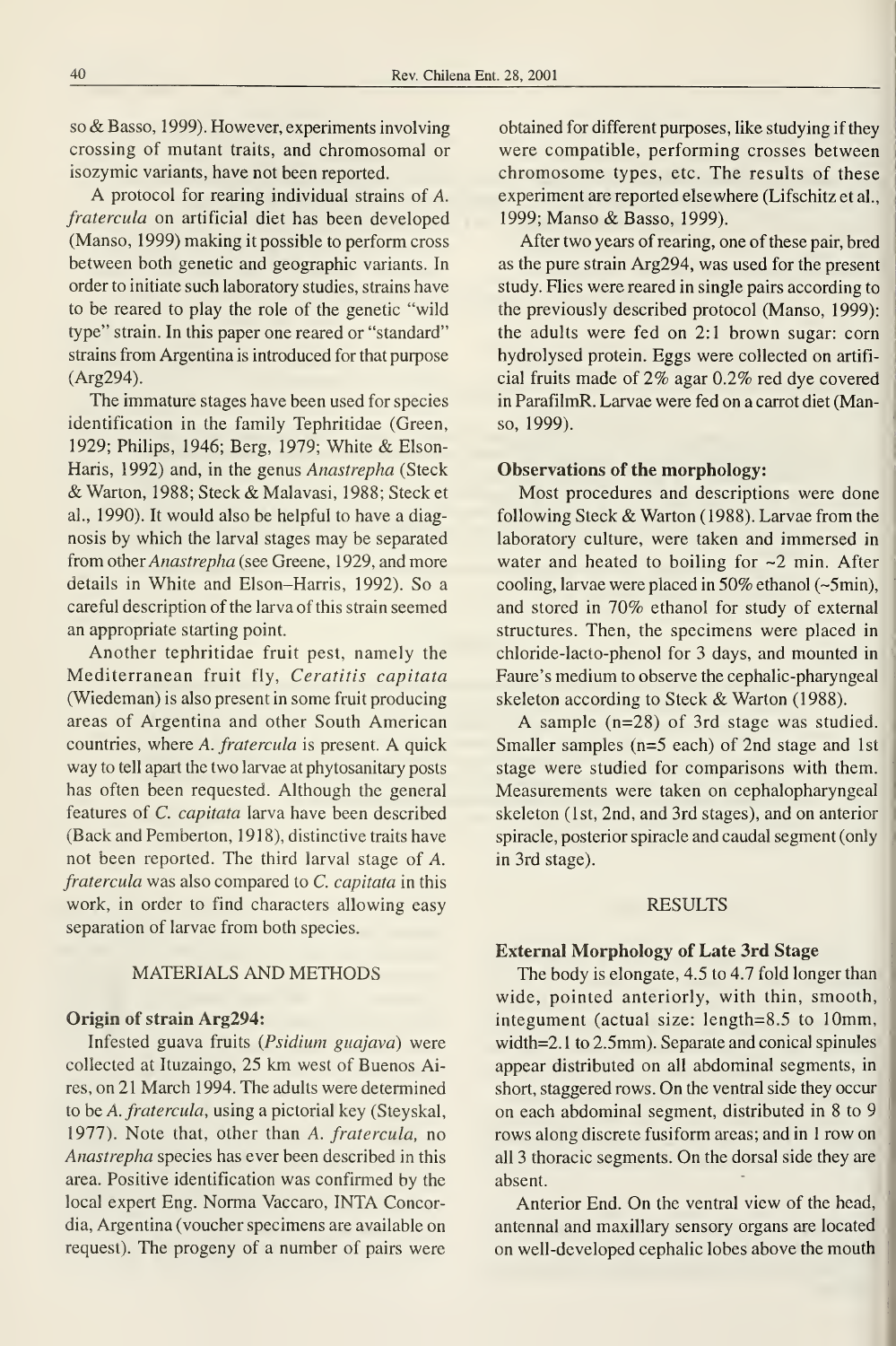

Figure 1. Cephalic lobe. A: Ventral view of head. B: Schematic. C: Oral ridges in second stage. C: Schematic. D: Oral ridges in third stage. D': Schematic. E: Anterior spiracles of second stage. F; Anterior spiracles of third stage.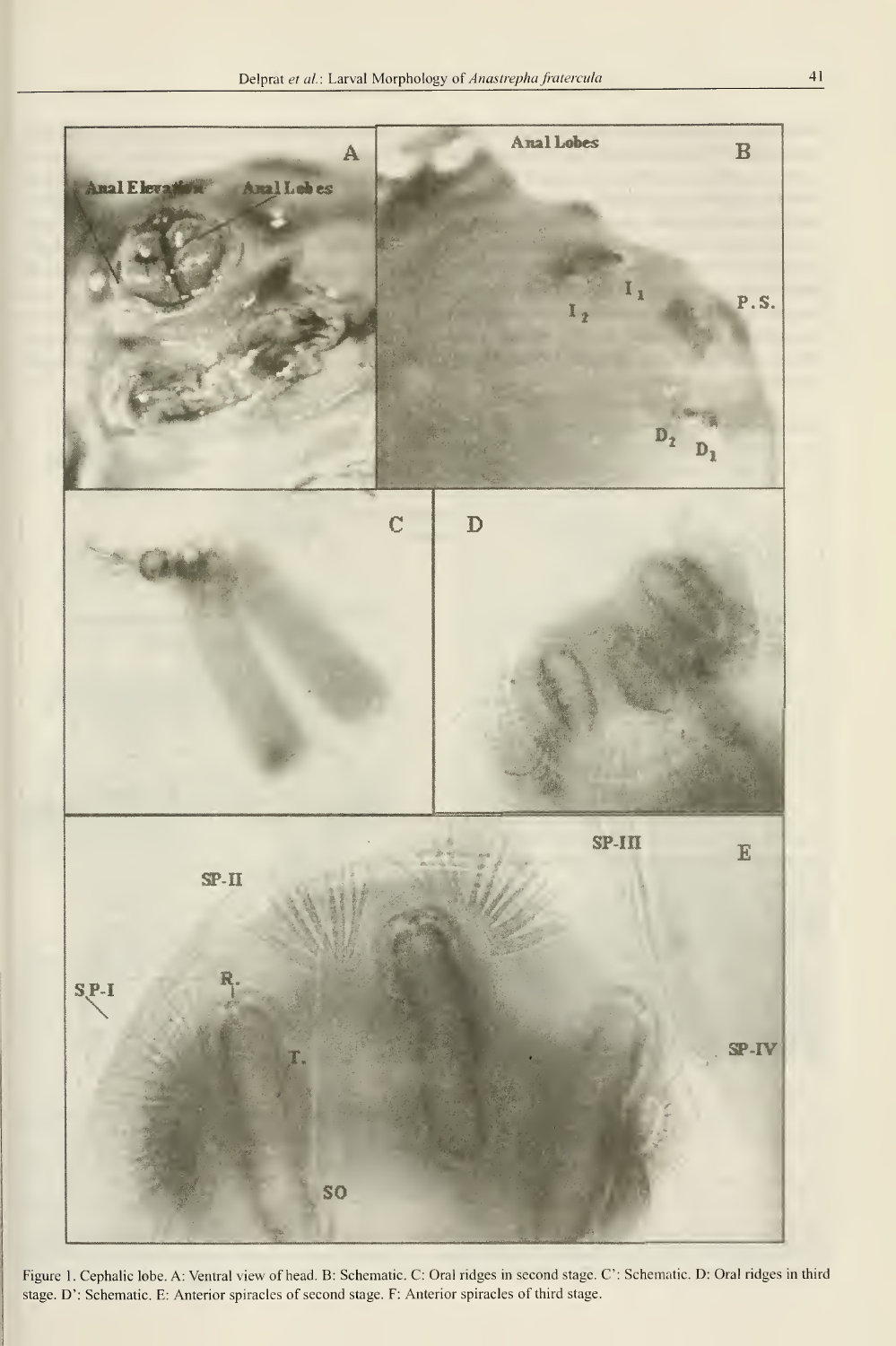hooks (Fig. <sup>1</sup> A-B). Antennal sensory organs appear two-segmented with a sclerotized, cylindrical basal collar and apical knob-like sense organs. Maxillary sensory organs are cylindrical, apically truncate, bearing several peg-like sensillia. Stomal organs are minute clusters of sensilla (Fig. <sup>1</sup> A-B). Oral ridges (Fig. ID), 8-10 per side, are well developed with irregular shape. Small accessory plates are present. Anterior spiracles (Fig. IF) with a cylindrical trunk are apically bilobed and sharply flared; 11-13 tubules per side; width of anterior spiracles: 0.21- 0.23mm.

Posterior End. Anal lobes (Fig. 2A) are elevated, clearly bilobed, and encircled by 2-3 rows of spinules. Sensillia-bearing tubercles of the caudal segment are shown on Fig. 2B. We were able to distinguish 2 dorsal (DI, D2), <sup>1</sup> lateral (L), and 3 intermedíate (II, 12, 13) tubercles with sensilla. Intermediate sensilla I1 and I2 appear on moderately developed tubercles; remaining sensilla, on weak tubercles. Posterior spiracles (Fig. 2E) are located above the horizontal midline and have three slits, well-developed rimae and trabeculae. Slits length/ width ratio=3-4 (actual size: length:0.079-



Figure 2: Anal Lobe. A: Ventral view of 8th. abdominal segment. B: Lateral view of 8th. abdominal segment (I: Intermediate tubercles, D: Dorsal tubercles, P.S.: Posterior Spiracles). C: Posterior spiracles of Ist stage larva. D: Posterior spiracles of 2nd stage. E: Posterior spiracles of 3rd stage (S.P: Spiracular Processes; R: Rima; T: trabeculae; SO: Spiracular Opening).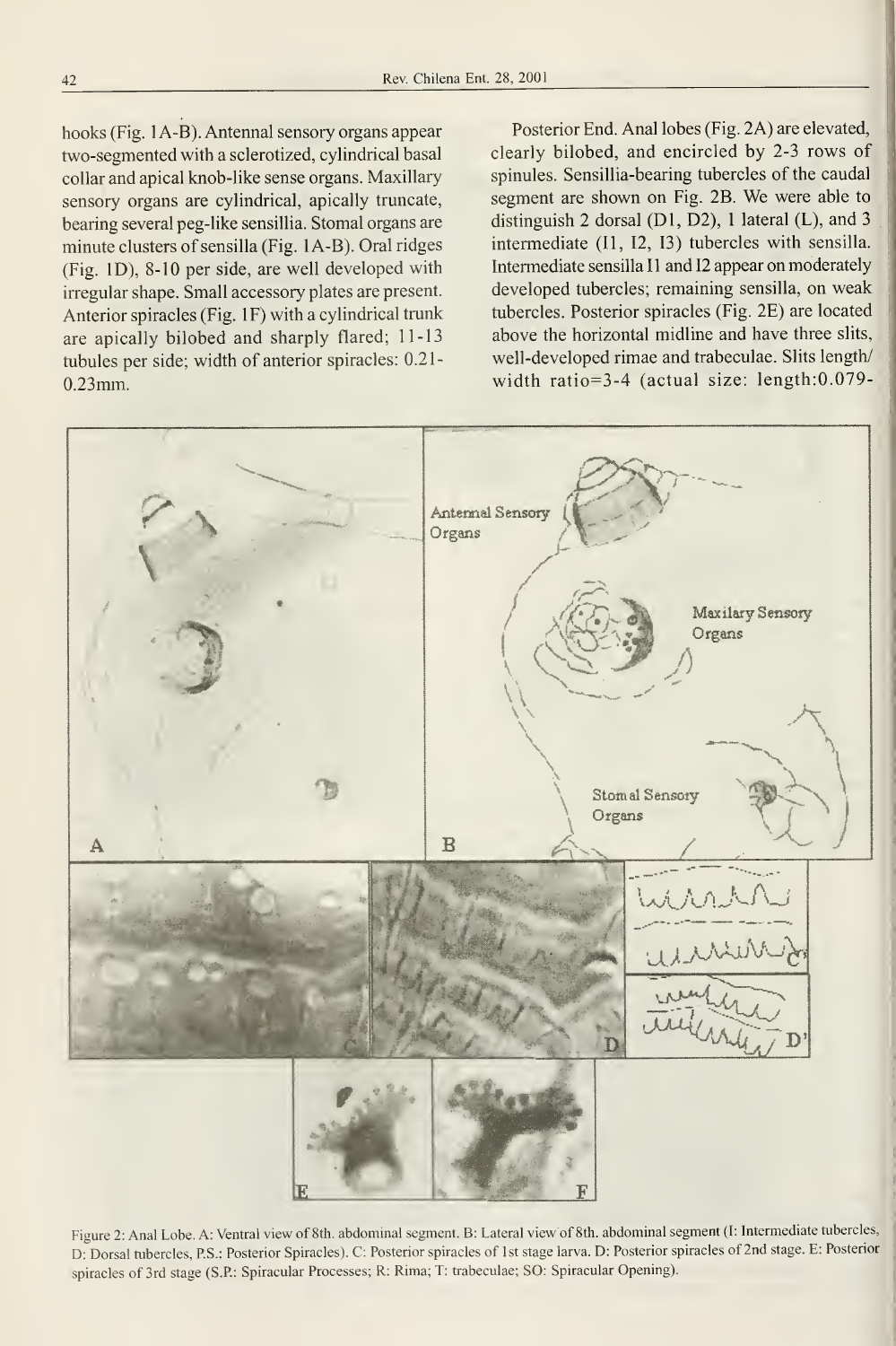0.0958mm; width: 0.021-0.029mm; n=18). Spiracular processes (Fig. 2E) are four (SP-I to SP-IV) bundles of hairs (called "trunks") with varying number of branches (called "tips") in medial and external third. SP-I and SP-IV with 11-16 trunks and 1, 2 or more than 3 tips per trunks; SP-III and SP-II with 8-10 trunks and <sup>1</sup> or 2 tips per trunk.



Figure 3: Cephalopharyngeal skeleton. A: Third stage. B: Schematic. C: First stage. D: Second Stage. 1: Mouthhook, 2: Preapical tooth, 3: Parastomal bar, 4: Anterior sclerite, 5: Dorsal arch, 6: Dorsal comu, 7: Ventral comu, 8: Epipharingeal sclerite, 9: Labial sclerite. Ma, Mb, and Me: Mandible Measurements. H.S.: Hypopharyngeal Sclerite.

# Cephalopharyngeal Skeleton of 3rd larval stage

Total length, from tip of mandible to end of ventral cornu is 1 to 1.3mm. Two separate sclerites were studied in detall, the mandible falciform and the hypopharyngeal sclerite.

The mandible falciform, (Fig. 3A-B), is heavily sclerotized, occasionally (4 individuals in 28) single-toothed, with a vestigial preapical tooth; total length (lateral view) 0.83-0.91 mm. The mean values for the remainder measures were Ma=0.24mm, Mb=0.15mm, Mc=0.16mm.

Hypopharyngeal sclerite is H-shaped in dorsal view; width at bridge 0.166-0.175mm; in lateral view, length (=0. 17mm) about twice height.

Remainder sclerites are: parastomal bar, anterior forks, dorsal comu, ventral comu, anterior sclerite, and dental sclerite. The parastomal bar is long and thin, usually bent medially, length: 0.208-0.233; the anterior forks are heavily sclerotized; the dorsal comu is narrowly connected at dorsal bridge; the ventral cornu is trough-shaped, with 7 pharyngeal ridges; the anterior sclerite is irregularly shaped and developed; and the dental sclerite is small and inconspicuous, or absent. One reviewer of the paper pointed that the parastomal bar and the labial sclerite in Fig 3 are not in their expected location; the parastomal bar must usually be observed immediately above the hypopharyngeal sclerite, and the labial sclerite, in the ventral region of the cephalopharyngeal skeleton, between the mandibles and the hypopharyngeal sclerite.

### Comparison among Larval Stages

External morphology. The oral ridges (Fig. IC), 7-8 per side, look in 2nd stage very similar to 3rd stage (Fig. ID), but in Ist stage they are absent. Also, in 2nd stage (Fig. lE) the anterior spiracle is bilobed, with 10-11 tubules, but in 1st stage it is only a minute pore (not shown in figure). There are 3 spiracular openings in 2nd stage (Fig. 2D) with thinner rimae and fewer trabeculae than 3rd; length/ width ratio =  $2.1 - 2.2$  (actual legth=0.13-0.14mm); spiracular processes are similar to 3rd, with 1-2 tips per trunk. In the 1st stage (Fig.  $2C$ ) there are only 2 spiracular openings with two bundles of hair.

Cephalopharyngeal skeleton. Its total length, in the 2nd stage, from tip of mandible to end of ventral cornu is  $= 0.51$ mm, in 1st stage  $= 0.18$ . In 2nd stage (Fig. 3D) Ma=0.12mm, Mb=0.09mm, Mc=0.11mm, and in 1st stage (Fig. 3C) Ma=0.06, Mb=0.04, Mc=0.06. The hypopharyngeal sclerite, in 2nd stage is =0.085mm, but in Ist stage the hypopharyngeal sclerite is fused to the pharyngeal sclerite.

The comparison among larval stages, using the various features illustrated on Figs. 1, 2, and 3, is summarised in Table 1. A rule of thumb: 1st stage, anterior spiracles are absent and posterior spiracles show only two openings, whereas in 2nd stage an-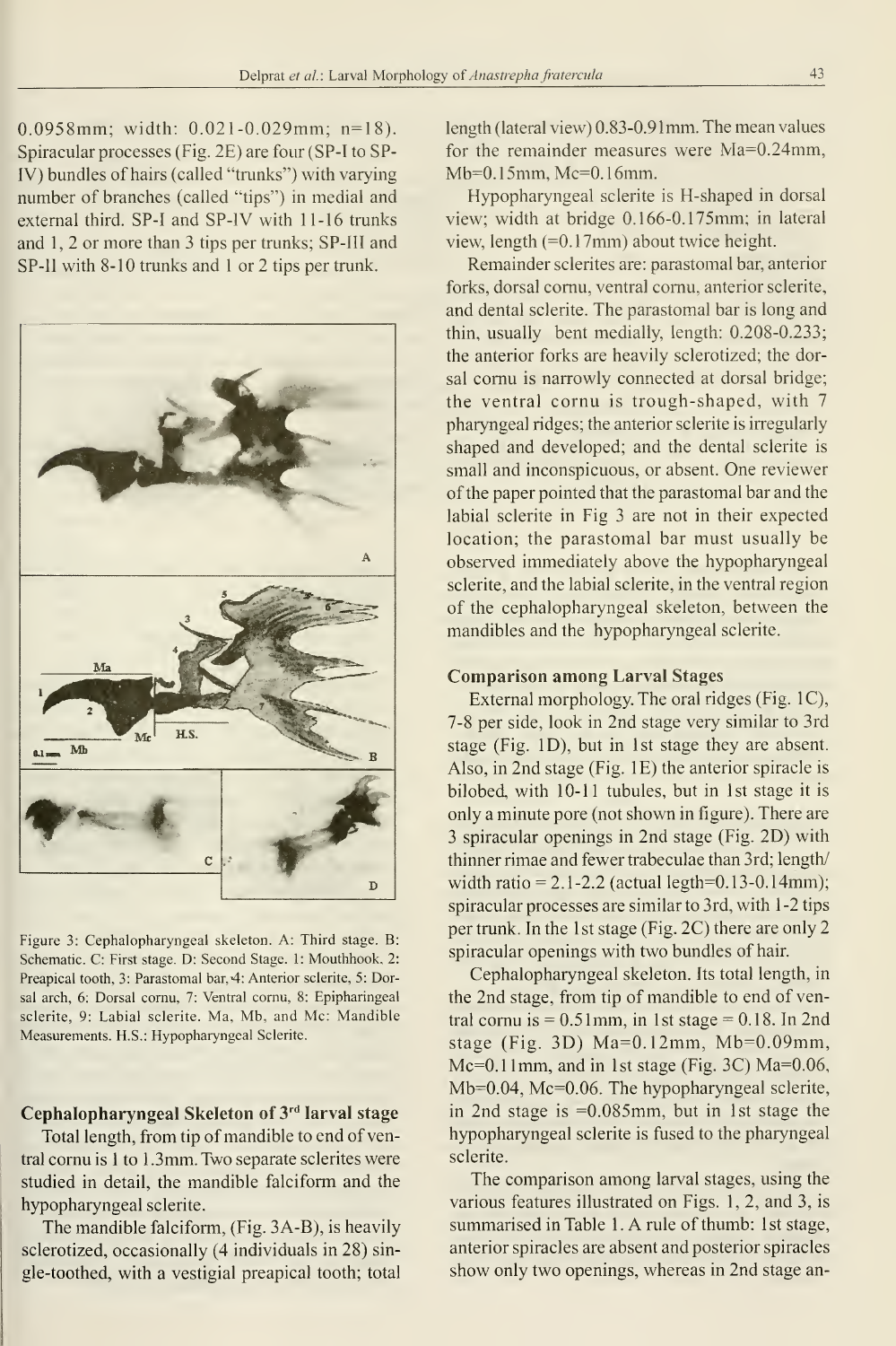|                                | <b>Third Stage</b>             | <b>Second Stage</b>          | <b>First Stage</b>              |
|--------------------------------|--------------------------------|------------------------------|---------------------------------|
| <b>Anterior Spiracles</b>      | <b>Bilobed</b>                 | <b>Bilobed</b>               | A minute pore                   |
| Number of tubules              | $10-13$                        | $10-11$                      |                                 |
| Oral Ridges                    | 8 to 10                        | $7$ to $8$                   | Absent                          |
| Mouthbook                      |                                |                              |                                 |
| Sclerotised                    | Heavily                        | Weakly                       | Weakly                          |
| Preapical tooth                | Occasional and vestigial       | Small                        | Big                             |
| <b>Hypopharyngeal Sclerite</b> | Heavily sclerotised            | Sclerotised                  | Weakly sclerotised              |
| Anal Lobes                     | <b>Bilobed</b>                 | <b>Bilobed</b>               | Entire                          |
| Posterior Spiracles            | 3 openings                     | 3 openings                   | 2 openings                      |
| Spiracular Hairs               | 4 bundles of branched hairs in | 4 bundles of fewer number of | 2 bundles with 2 or 3 hairs per |
|                                | variable number                | branched hairs than 3rd      | bundle                          |

TABLE 1: COMPARISON AMONG THREE LARVAL STAGES OF ANASTREPHA FRATERCULA (WIED.).

terior spiracles are present and posterior spiracles show three openings. To distinguish 2nd from 3rd stage is more difficult. Although the mouth hook isamber in 2nd and heavily sclerotized in 3rd stage, for a safe distinction, a dissection of the cephalophryngeal skeleton may be necessary to visualise the mandible shape, showing the well developed subapical tooth in 2nd stage which is absent or only vestigial in 3rd stage (see Fig. 3A-D).

### Differences with the Larva of Ceratitis capitata

The general aspect does not help very much. The size of a well nourished A. fratercula larva is about 25% larger than C. capitata. Although larval color is very often dependent on diet, in our hands, rearing both species on the same carrot-based diet, towards the end of the 3rd stage, A. fratercula is yellowishamber colored and C. capitata is white.

However, there is one key feature of the external morphology: On the posterior end of C. capitata there are two large rounded tubercles, with a row of small spinulles on top, visible to the naked eye. This structure is not present in A. fratercula. (According to Maitland, 1992, this is the place where the larva of the *C. capitata* hooks up for the jump)

After dissection of the cephalopharyngeal skeleton, the epipharyngeal and labial sclerites, obviously, present in A. fratercula (see Fig 3), are absent or weakly sclerotized in C. capitata (a good diagram of the latter was published by Back and \\ Pemberton, 1918).

### **DISCUSSION**

There are no previous descriptions of the larval morphology of samples of A. fratercula from Argentina for comparison with the present work. The reported geographic origin of the specimens previously utilised was: "undetermined" (Green, 1929; Berg, 1979); Ecuador (White & Elson-Harris, 1992); México, Costa Rica, Venezuela and Brazil (Steck et al., 1990). Even though the presence of subtle morphological differences among samples of different origins may argue in favour of some differentiation along the range of this species, the existent evidence in favor of this is scant.

The study of a genetically homogeneous strain provided here the opportunity to test the taxonomic value of some traits. For instance, the occasional occurrence in Arg294 of a vestigial preapical tooth makes this trait less useful to separate the larva of this species from that of A. serpentina, that doesn't show <sup>a</sup> preapical tooth (Berg, 1979; White & Elson-Harris, 1992). Something similar happens with the anal lobes, supposedly "lobed" in A.fratercula and "bilobed" in A.serpentina (Berg, 1979; White & Elson-Harris, 1992). Another consideration is that specimens are not symmetrical; for instance, the number of oral ridges and of anterior spiracles tubules are not always the same on left and right sides, not even in a pure strain as Arg294.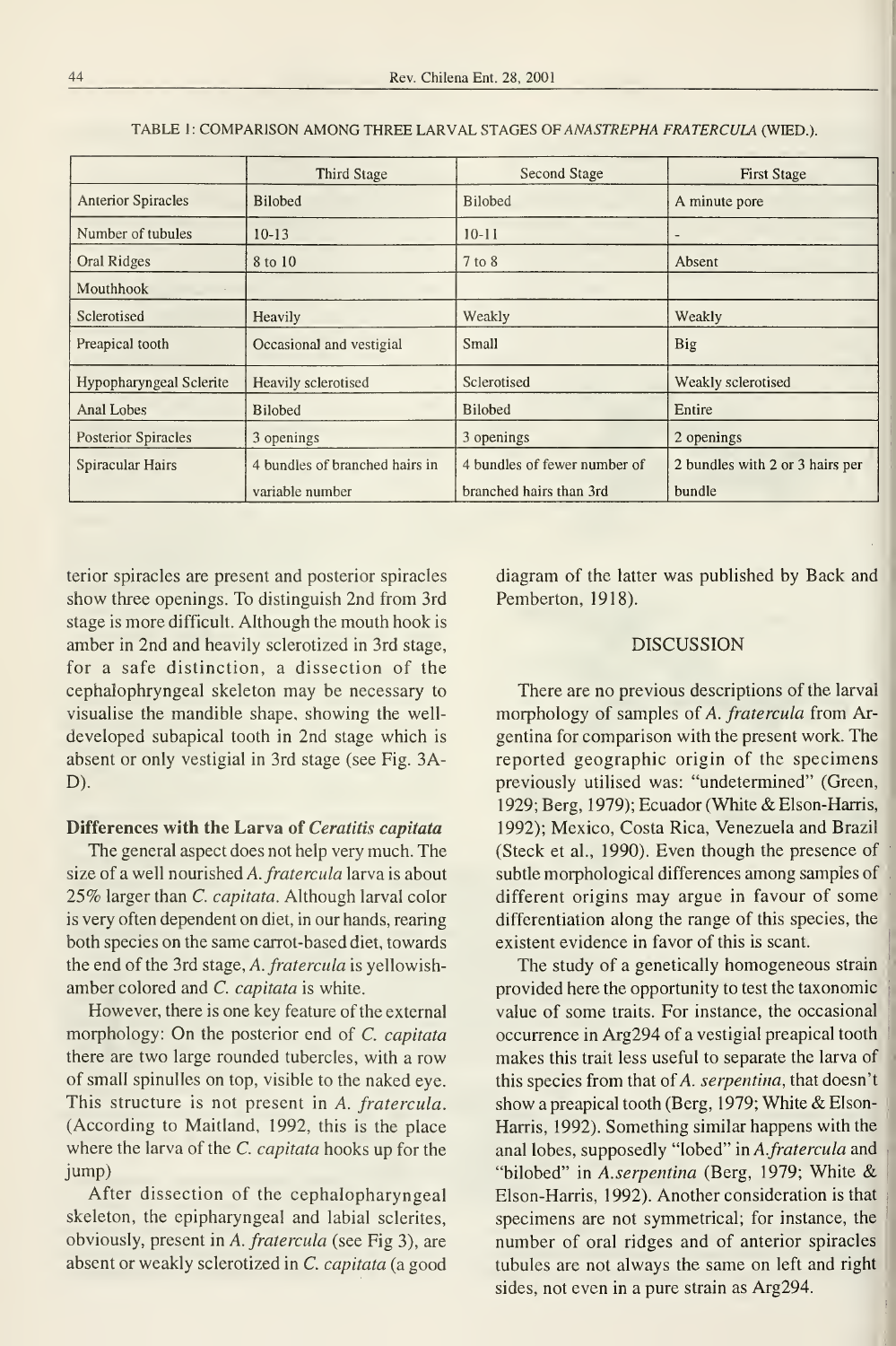Basically, the features of Arg294 agree with previous descriptions of A. fratercula 3rd stage (Berg, 1979; Steck et al., 1990; White & Elson-Harris, 1992). However, there are some noticeable exceptions in the number of tubules in anterior spiracles, the spiracular processes, the arrangement of sensilla on caudal segment, and the anal lobes.

- 1 The number of tubules in anterior spiracles have been ranged between 14 and 18 (White  $& Elson-$ Harris, 1992) whereas in Arg294 we found anterior spiracles with only 11-13 tubules (see Fig. IF), about the same range (9-13) as Steck et al. (1990).
- 2. Spiracular processes of the posterior spiracles have been described as "bifurcados" (Berg, 1979). In Arg294 these processes (see Fig. 2E) showed 2 ramifications, but also none, 3, or more.
- 3. No variation in the arrangement of sensilla on caudal segment depicted in Fig. 2B was observed among 28 individuals of Arg294. It must be stressed however that some variation has been observed in our lab on larvae from northern origin (not shown). This deserves further investigation.
- 4. The anal lobes have been described in A. fratercula as entire by Green (1929) and Berg (1979); as bifid or entire by Steck et al. (1990) and as grooved, not grooved or bilobed by White & Elson-Harris (1992). All individuals studied in Arg 294 showed bilobed or bifid anal lobes (see Fig. 2A); this may obviously vary looking at a larger sample or a different strain.

It is expected than some points of the present work will be of practical use: 1) the clear distinctions pointed out for the three stages of A. fratercula, 2) the detailed description of the cephalopharyngeal skeleton in this species (Fig 3), and 3) some larval characters for field identification of this species from C. capitata larva by SENASA (Servicio Nacional de Sanidad Agropecuaria), Argentina or SAG (Servicio Agrícola Ganadero), Chile officers.

Unfortunately the information presented here does not shed any light on the controversial "complex" of siblings that may exist in the species; it was not the intention of the present research to do so. The deficiencies of this work — a species cannot be described from <sup>a</sup> single puré strain — must be overcome in the future. There is an urgent need for specimens of larvae from different sources within South America to be compared using similar methods to those presented here.

### ACKNOWLEDGEMENTS

To Eng. N. Vaccaro (Instituto Nacional de Tec nología Agropecuaria, Concordia, Argentina) for helping with species identifications, to Dr. G. Steck (Florida, United States of America) for his comments on an early version of the manuscript, to Dr. Hennessy for his thorough review and to Dr. M. Viscarret for her suggestions.

Proyecto 81048 del Instituto Nacional de Tec nología Agropecuaria. Paper Gen No.: 968.

M.A.Delprat is fellow of CONICET (Consejo Nacional de Investigación Científica y Técnica), Argentina; present address: University of Patras, Greece.

#### REFERENCES

- Artigas, J.N. 1994. "Entomología Económica". Vol I; pp 329- 332.
- BACK, E. A. & C. E. PEMBERTON, 1918. U. S. Dept. Agriculture Bull. 556:1-118. Cited in: "La mosca Mediterránea, Guía de Laboratorio/I". L. A. Quesada Allué, editor. Publication of Instituto de Investigaciones Bioquímicas, Fundación Campomar. Buenos Aires, Argentina.
- Berg, G.H., 1979. Pictorial key to fruit fly larvae of the family Tephritidae. Organismo Internacional Regional de Sanidad Agropecuaria. San Salvador
- BusH, G.L., 1962. The cytotaxonomy of the larvae of some Mexican fruit flies in the genus Anastrepha (Tephritidae Diptera). Psyche 69 (3) 87-101.
- Greene, C.T., 1929. Characters of the larvae and pupae of certain fruit flies. J. Agrie. Res. 38: 489-498.
- LiFSCHiTZ, E.; F. Manso & A. Basso, 1999. Karyotype study of the South American Fruit-fly Anastrepha fraterculus Wied. in Argentina, pp. 21-24. IN: Ortiz G editor; The south American fruit fly, Anastrepha fraterculus (Wied.); advances in artificial rearing, taxonomic status and biological studies. Publication of International Atomic Energy Agency.200pp.
- Manso, E, 1999. Breeding technique of Anastrepha fraterculus for genetic studies pp. 25-30.  $\underline{\mathbf{IN}}$ : Ortiz G editor; The south American fruit fly, Anastrepha fraterculus (Wied.); advances in artificial rearing, taxonomic status and biological studies. Publication of International Atomic Energy Agency.200pp.
- Manso, F. & A. Basso, 1999. Notes on the present situation of Anastrepha fraterculus in Argentina. pp. 147-162. IN: Ortiz G editor; The south American fruit fly, Anastrepha fraterculus (Wied.); advances in artificial rearing, taxonomic status and biological studies. Publication of International Atomic Energy Agency.200pp.
- Mendes, L.O.T, 1958. Observacoes citológicas em "Moscas das frutas". Bragantia N'7, Vol 17: XXIX-XL.
- MoRGANTE, J. S.; A. Malavasi & G.L. Bus, 1980. Biochemical